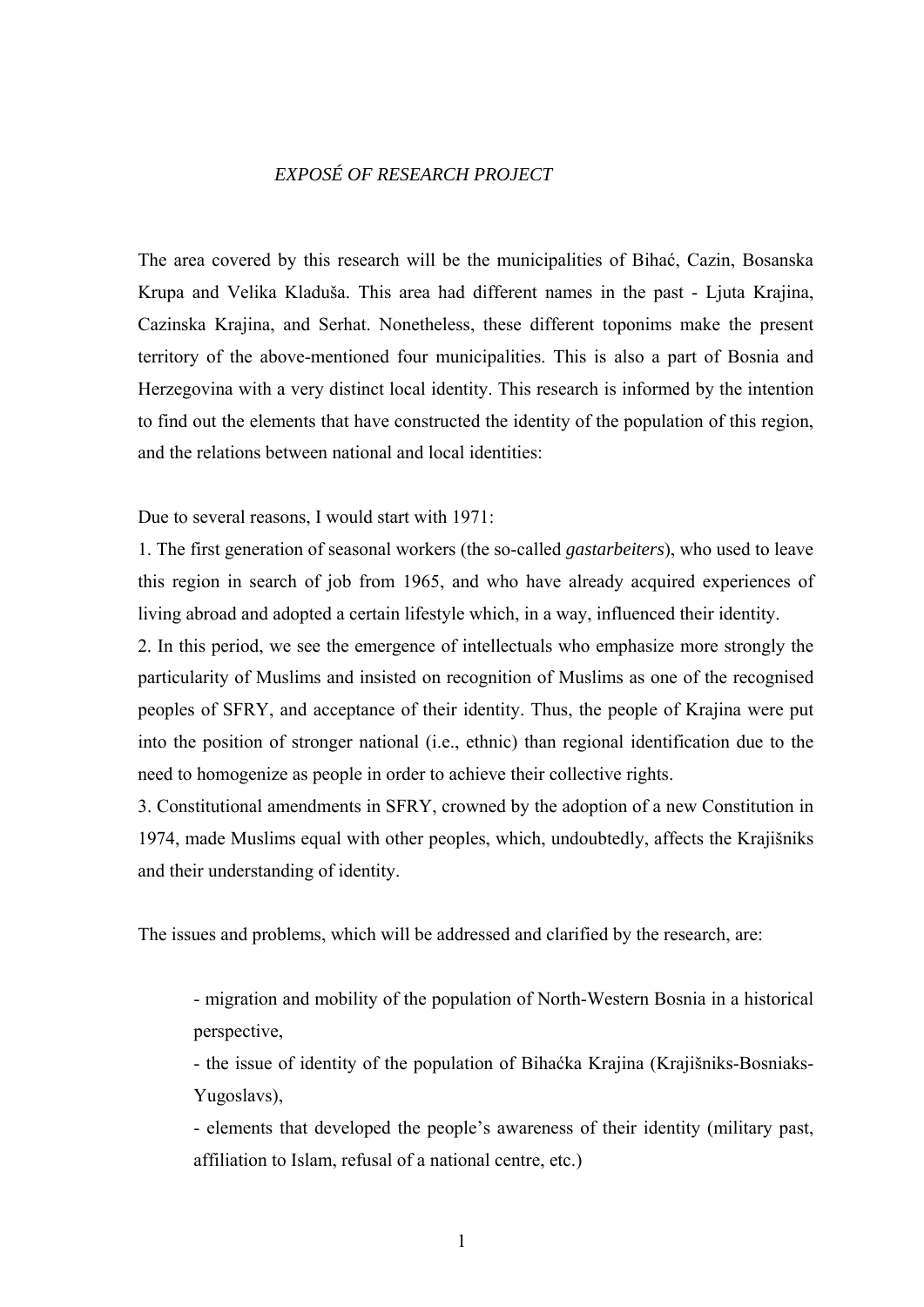- ways and forms of mobility of people to and from this region,

Yugoslav form/pattern of mobility of population: massive emigration of Krajišniks to Western Europe as well as to the Socialist Republic of Slovenia and the Socialist Republic of Croatia (economic migration and their impact on the formation of identity),

- permeation of Krajina identity to the Yugoslav and European identities.,

´Bosnian-Herzegovinian form/pattern of mobility of population (after 1995); ´movement of Krajišniks towards the national centre (conflict or synthesis of local and national identities?),

role of the diaspora from Krajina in SFRY (until 1992) and in Bosnia and Herzegovina (after 1992),

´cultural patterns in the light of belonging to Bosniak people/Bosnian people, Yugoslavia and Europe – changes and inter-actions (between local, national and cosmopolitan), "identity under pressure"( influences leading to various perception of oneself and others, which bear the seed of change in terms of acceptance of others or rejection of one's won social forms, symbols and factors of selfidentification).

In this research I will use archival materials and also use ethnographic and anthropological methods consisting primarily of interviews. I would try to understand the mentality of Krajišniks from within and through the Krajišnik experiences. I would also use survey questionnaire to try to get credible indicators that would provide answers to the issues raised by this research.

Questionnaires and interviews would include the representative sample of the life of Bihaćka Krajina: workers abroad, intellectuals, political representatives, peasants, religious intelligentsia, and artists. Thus, an attempt would be made to reach an understanding of the transformation of identity through different social groups and, consequently, the impact of individual social groups on the formation of a single identity.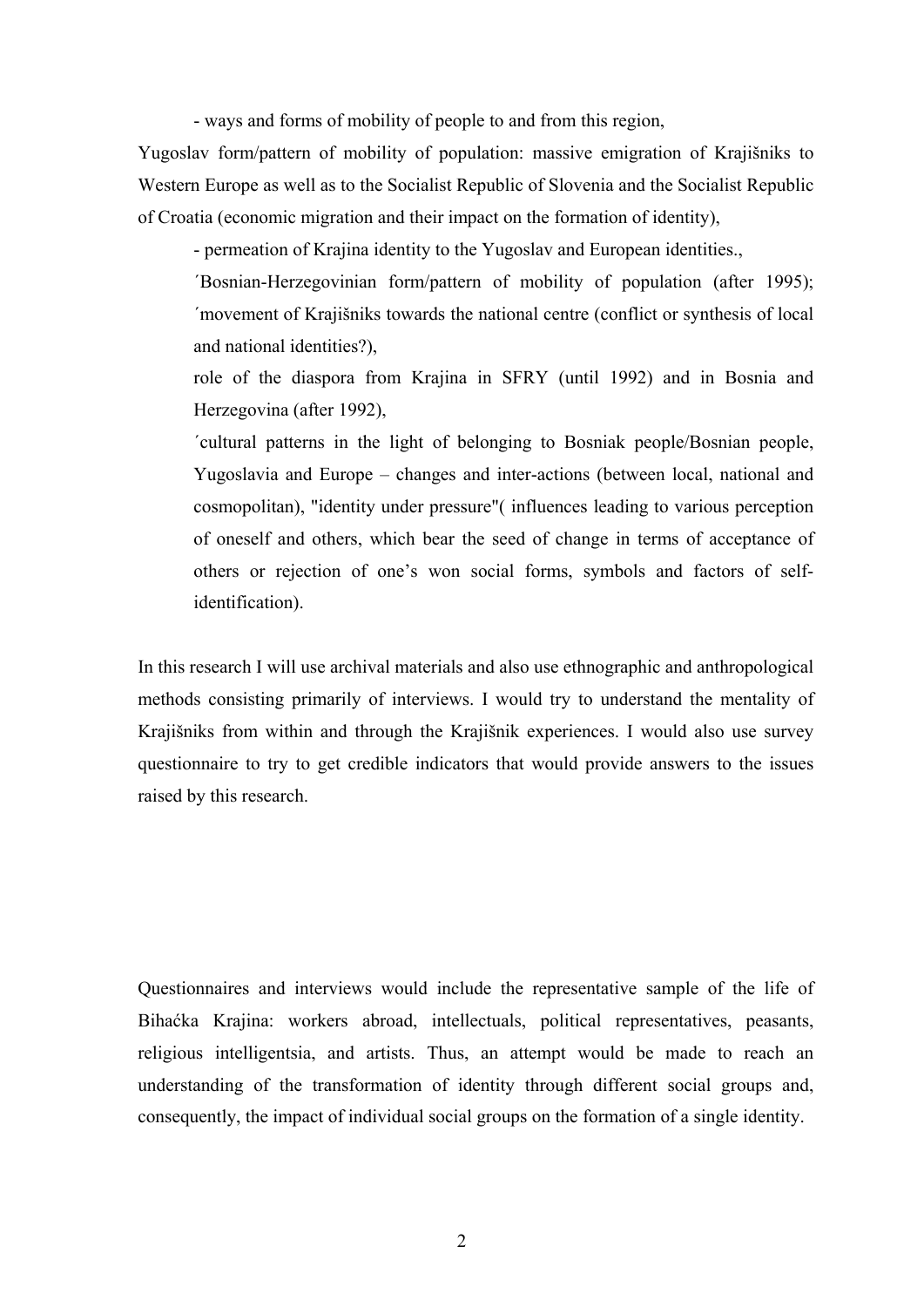Questions included in the questionnaires will relate to the perception of those questioned about the changes that have occurred in the customs, everyday life, attitude towards obligations and duties, departure from certain forms of social life and acceptance of some others (even in terms of class differences within different socio-economic systems: e.g., the Krajina peasants in the era of socialism vs. the Krajina workers in capitalism, etc.). An important issue would be that of attitude towards language and to what extent language is the means of identity in view of the linguistic situation in SFRY.

I will also aks questions addressing the extent of physical alienation of gastarbeiters and the effects of this alienation on identity through cultivation of certain activities (Krajišniks' clubs, sporting associations, organisations based on religion, etc.) This questionnaire would also seek answers to a score of questions on is considered to be Krajina, Bosniak or Yugoslav identity and how each of them was experience sin specific periods of time (1971-1974, 1980, 1983, 1987-1990, 1992-1995 and 1996-2005), i.e., to what extent self-identification was historically conditioned.

| 1 <sup>st</sup> quarter (January-March)     | <b>Theory and methodology</b>                                                                                                                                                                                                                                                                                                     |
|---------------------------------------------|-----------------------------------------------------------------------------------------------------------------------------------------------------------------------------------------------------------------------------------------------------------------------------------------------------------------------------------|
|                                             | Theoretical approach, working on literature of anthropology<br>and methods of ethnography.<br>Preparing for conference in Graz, Austria.                                                                                                                                                                                          |
| 2 <sup>nd</sup><br>quarter (April-June)     | <b>Archive and field research</b>                                                                                                                                                                                                                                                                                                 |
|                                             | Archive work will be based on preliminary research in<br>Regional archive of Una-sana, municipality archives<br>(Bihać, Velika Kladuša, Bosanska Krupa and Cazin) and<br>regional libraries. Attention will be focused on homeland<br>anthologies.<br>Gathering of biographic information's for interviews and<br>questionnaires. |
| $3^{\text{rd}}$<br>quarter (July-September) | Questionnaires and interviews                                                                                                                                                                                                                                                                                                     |
|                                             | These works include interviews and questionnaires with<br>approximately twenty different people, from working class<br>to academics. They will give answers on fifteen questions<br>about identity of Krajišniks, Bosniak nation-building and<br>Yugoslav national unity.                                                         |

## Work and time plan (January- December, 2007.)